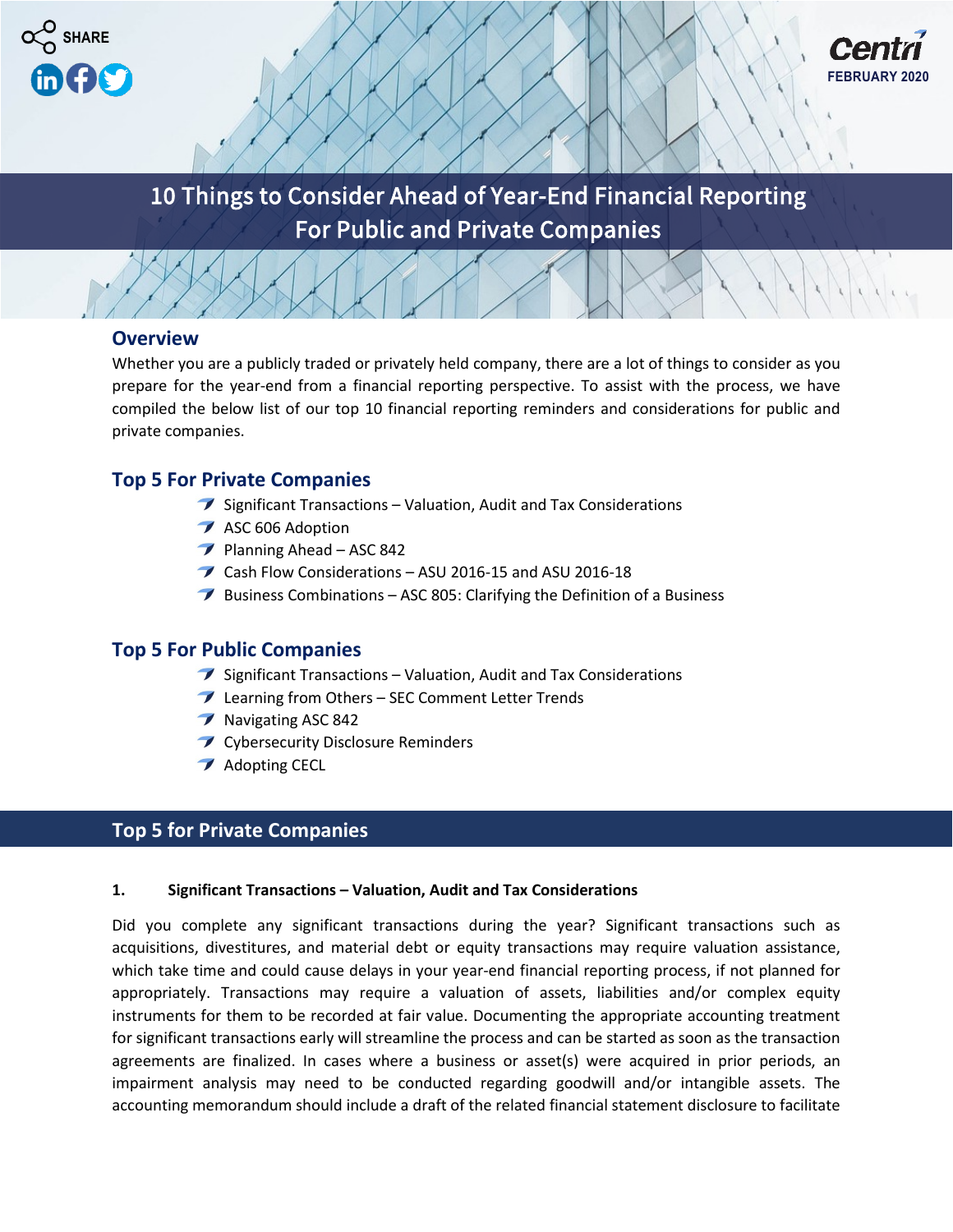the financial statement preparation process. Documenting your accounting position and liaising with third party valuation team members early will prevent delays in your process, as this will give your auditors more time to consider the transaction.

### **2. ASC 606 Adoption**

Have you completed your revenue recognition assessment and appropriately documented your assessment process in addition to your new accounting policies? As you're likely aware, the Financial Accounting Standards Board (FASB) and the International Accounting Standards Board (IASB) issued converged guidance on recognizing revenue in contracts with customers. The new guidance—FASB Accounting Standards Codification (ASC) 606 or International Financial Reporting Standards (IFRS) 15 (the IASB's comparable standard) — replaces substantially all existing U.S. Generally Accepted Accounting Principles (GAAP) on revenue recognition. While the compliance deadline for public companies has already passed, nonpublic companies must apply the new revenue standard for annual reporting periods beginning after Dec. 15, 2018. Documenting your conclusions reached are important, however, you also need to document the roadmap that you used to get there. How many contracts did you select for testing and why, what costs did you consider for capitalization, and what method do you plan for adoption are just some of the questions that you'll need to answer as part of the process. In addition, it is critical to prepare a tracking mechanism to organize all revenue contracts when performing the analysis, this will surely expedite the process for your auditors.

Not sure how to complete? Centri can assist with completing your plan to adopt the standard. We can also provide as much support as you need to perform and document the five-step contract analysis and ultimately identify when revenue should be recognized. From thought leadership to contract review and documentation – Centri can help.

#### **3. Planning Ahead – ASC 842**

From identifying to reclassifying lease commitments, it's clear that complying with the ASC 842 standard is a time-consuming process. Based on the FASB approved, delayed effective dates, private companies with a calendar year-end will need to implement the new standard by January 1, 2021. These entities should develop an implementation timeline with several factors top of mind, including existing lease commitments, data governance maturity and cross-firm coordination needs.

Retailers, drug stores, restaurants, supermarkets, airlines and telecommunications companies have seen an outsized impact on their balance sheets because of large brick-and-mortar footprints. Those industries should factor in extra time for both implementation and keeping stakeholders informed. Unexpected roadblocks such as a delay in receiving necessary data from external sources should also be accounted for in the timeline. Benchmarking the organization's progress on implementation against its timeline throughout the balance of the year is paramount in keeping on task and meeting goals.

Now is the time to start considering how your company will handle the new leasing standard. Companies need to start identifying all operating leases. Ensuring completeness over the lease population will be a challenge for all companies. For example, there may be leases embedded into service contracts which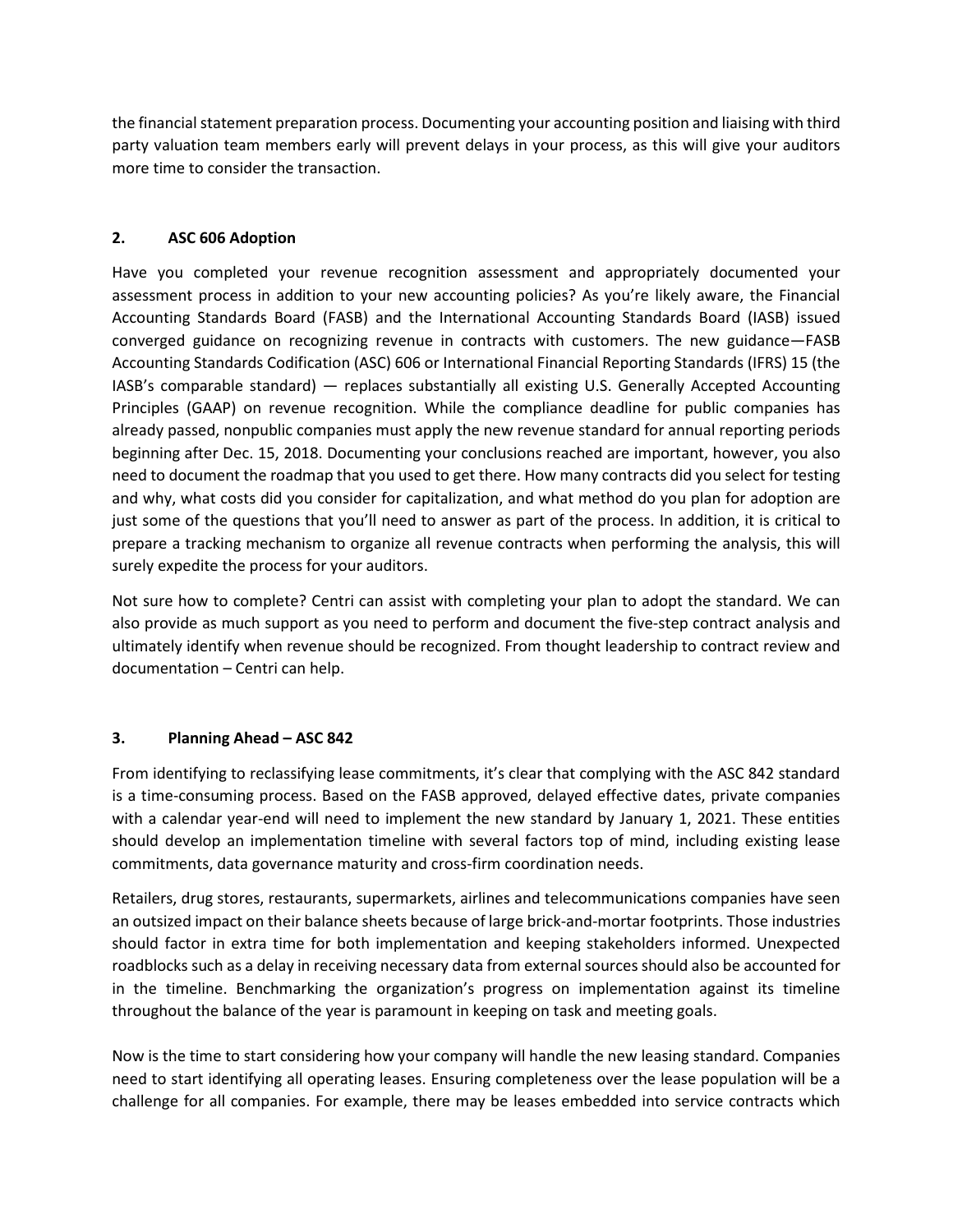could easily go undetected without proper consideration. Centri can help by performing a completeness check to ensure that all leases are appropriately analyzed and recorded.

## **4**. **Cash Flow Considerations**

The FASB issued ASU 2016-15, Classification of Certain Cash Receipts and Cash Payments. The new standard is intended to reduce diversity in practice in how certain cash receipts and cash payments are presented and classified in the statement of cash flows for areas including:

- •Debt prepayment or debt extinguishment costs
- •Settlement of zero-coupon
- •Debt Instruments or other debt instruments with coupon interest rates that are insignificant in relation to the effective interest rate of the borrowing
- •Contingent consideration payments made after a business combination
- •Proceeds from the settlement of corporate-owned life insurance policies including bank- owned life insurance policies
- •Distributions received from equity method investees
- •Beneficial interests in securitization transactions
- •Separately identifiable cash flows and application of the predominance principle

Does your financial reporting team struggle to prepare the statement of cash flows at year-end? These updates provide clarification on these previously obscure areas. Centri can assist your team by providing direction as to where to bucket cash inflows and outflows related to the transactions listed above.

## **5. Business Combinations – ASC 805: Clarifying the Definition of a Business**

Accounting Standards Update (ASU)2017-01 was issued by the FASB to clarify if a set of activities meets the definition of a business. Before this issuance, ASC 805 was being applied broadly by entities, resulting in incorrect analyses and substantial costs to the entity. Under this new guidance, FASB has laid out a more simplified framework for entities to assess if a set of assets and activities meets the new definition of a business.

ASU 2017-01 created a new framework for entities to use in evaluating whether an integrated set of assets and activities (collectively a "set") should be accounted for as an acquisition of a business or a group of assets. It added an initial screen to determine if substantially all the fair value of the gross assets acquired is concentrated in a single asset or group of similar assets. If that screen is met, the set is not a business. The new framework also specifies the minimum required inputs and processes necessary to be a business and removes the need to consider a market participant's ability to replace missing elements.

Understanding the new requirements when considering and negotiating an acquisition can result in reduced accounting and financial reporting efforts. Do you know how you can capitalize on these criteria? If you are unsure, Centri can help you efficiently evaluate the impacts of the transactions and how they apply.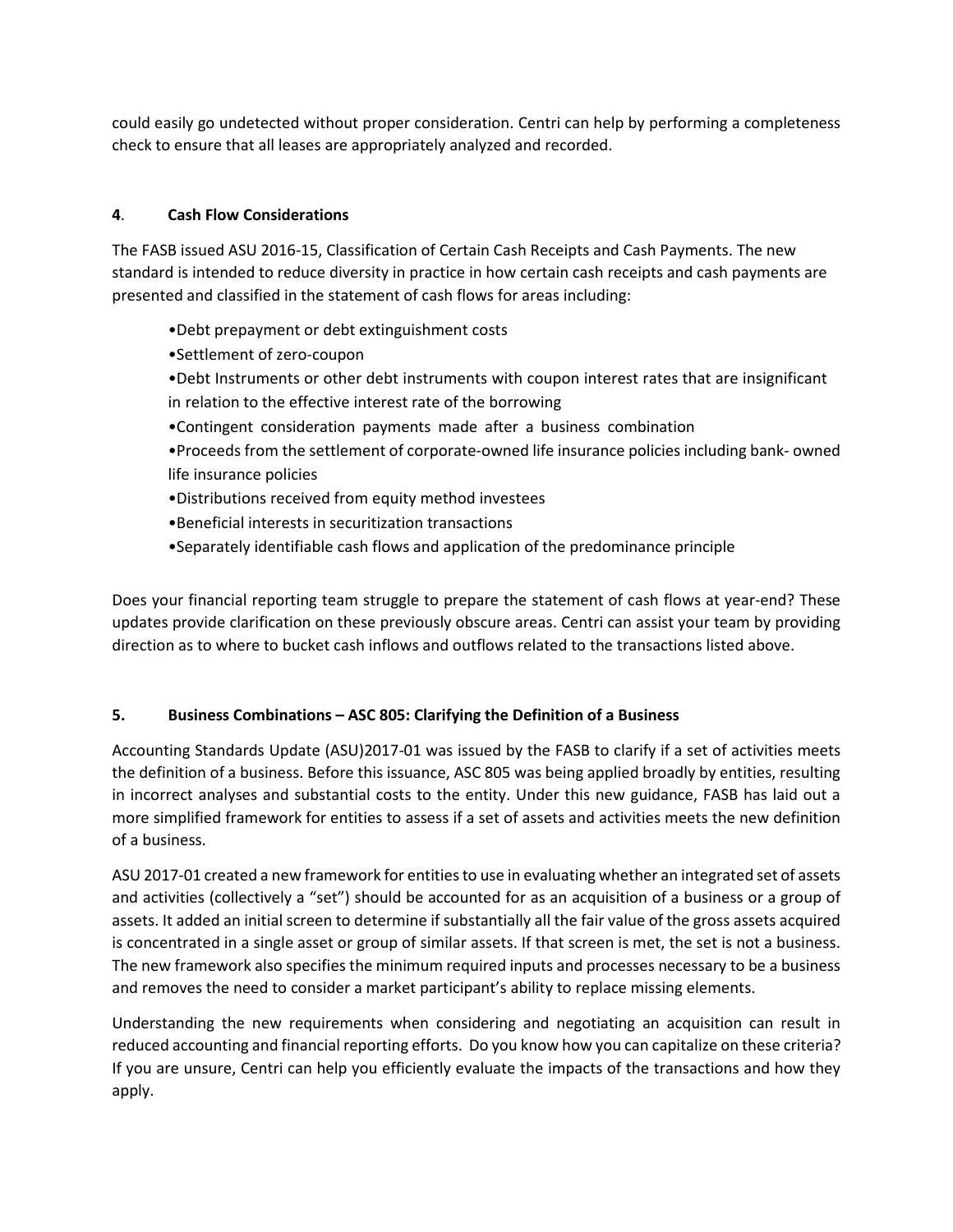# **Top 5 for Public Companies**

#### **1. Significant Transactions – Valuation, Audit and Tax Considerations**

Did you complete any significant transactions during the year? Significant transactions such as acquisitions, divestitures, and material debt or equity transactions may require valuation assistance, which take time and could cause delays in your year-end financial reporting process, if not planned for appropriately. Transactions may require a valuation of assets or financial instruments in order for items to be recorded at their appropriate fair value. Documenting the appropriate accounting for these transactions early will streamline the process and can be started as soon as the transaction agreements are finalized. The accounting memorandum should also include a draft of the related financial statement disclosure to facilitate the financial statement preparation process. Documenting your accounting position and liaising with third party valuation team members early will prevent delays in your process, as this will give your auditors more time to consider the transaction.

Centri can assist companies with preparing accounting memorandums, complex valuations, purchase price allocations, impairment analyses and associated financial statement disclosures in connection with the transaction. In addition, Centri can help to prepare or compile other supporting documentation for management to provide to auditors the requisite analysis supporting the amounts recorded in these highrisk areas.

#### **2. Learning from Others – SEC Comment letter trends**

Securities and Exchange Commission (SEC) comment letter trends illustrate the agency's focus on the following areas:

•Revenue Recognition – performance obligations, determining a principal or agent in contracts with customers, estimated variable considerations, criteria used to apply the residual approach, timing of revenue recognition, costs to obtain a contract, gross versus net presentation, and disaggregated revenue.

•Non-GAAP Financial Measures – presentation of comparable GAAP financial measure, reconciliation to most comparable GAAP financial measure, adjustments to eliminate or smooth non-recurring, infrequent, or unusual items, and management's disclosure for selecting the non-GAAP presentation.

•Fair Value Measurement – valuation techniques and key inputs, quantitative information provided for significant unobservable inputs, and sufficiency of disclosure related to nonrecurring fair value measurements, such as impairments.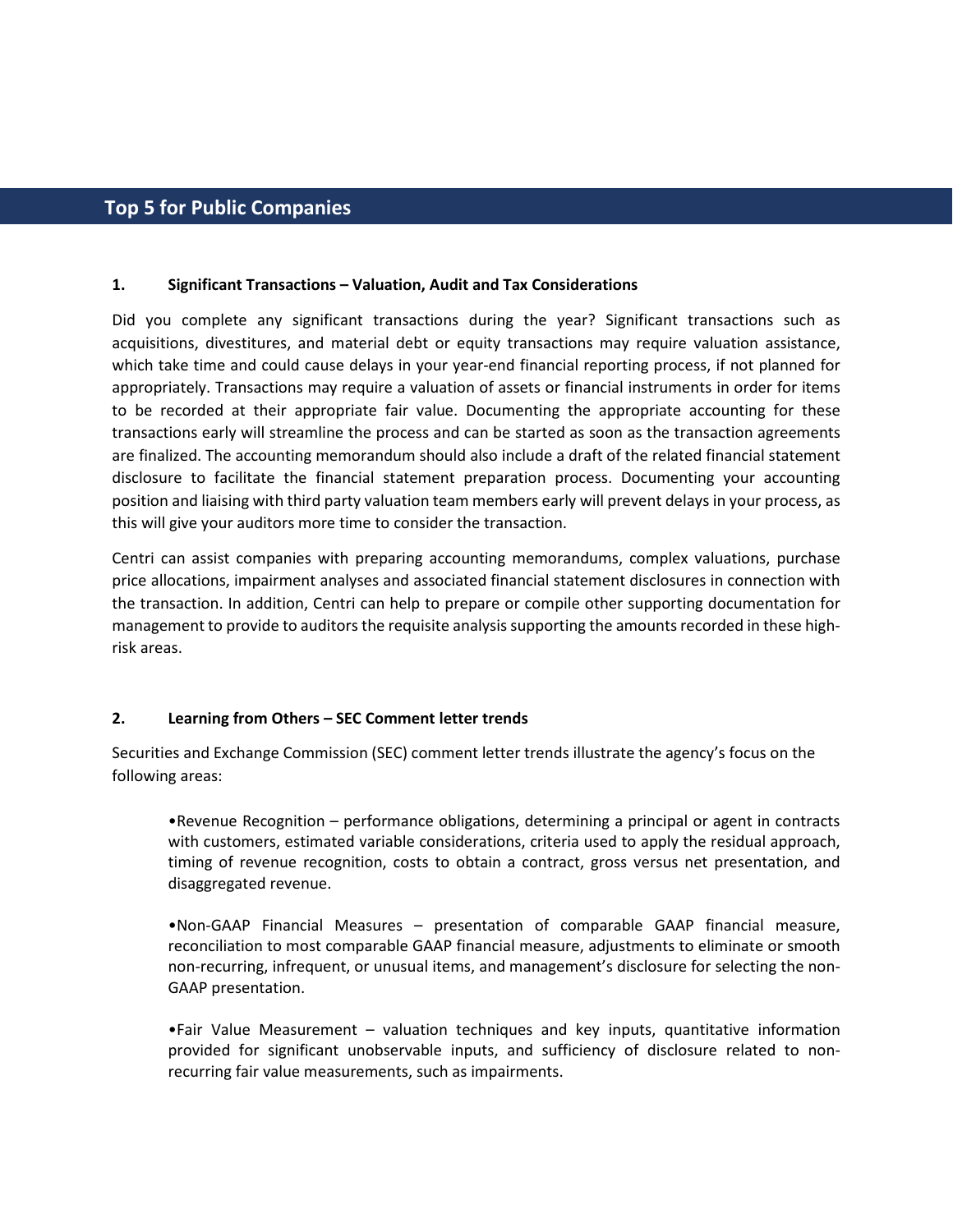•Goodwill & Other Intangibles – identification of reporting units, particularly when multiple components have been combined into a single reporting unit, and at-risk reporting units, including key assumptions used to determine fair value and test for impairment, as well as timing of any impairment charges.

•Business Combinations – purchase price allocations (PPA), completeness of PPA disclosures when the allocation is preliminary, and compliance with the pro forma financial information requirements for business combinations in Regulation S-X Article 11.

•Management's Discussion and Analysis – results of operations, including description of unusual events or significant economic changes, critical accounting estimates, and liquidity and capital resources.

•Income Taxes – effective tax rate reconciliations and uncertain tax positions, valuation allowances, and the indefinite reinvestment assertion, including circumstances that led to changes in indefinite reinvestment conclusions.

•Segment Reporting – disclosures for revenues from external customers for groups with similar products and services, as well as geographic disclosures of revenues from external customers and long-lived assets that are identifiable to the public entity's country, as well as foreign countries.

•Debt, Quasi-Debt, Warrants and Equity – disclosures for consideration of the conversion and redemption options in determining the classification of debt or equity, classification of financing transactions as extinguishments or modifications of debt, and expanded disclosures for material items within debt agreements, including compliance with financial covenants and the sensitivity associated with such measures.

•Internal Control over Financial Reporting (ICFR) – disclosure of material weaknesses, including why a restatement or revision did not result in a material weakness, management's disclosure behind the effectiveness of ICFR, and management's documentation of changes in ICFR that materially affected, or are reasonably likely to affect ICFR required by Item 308 of Regulation S-K.

Our expertise in financial reporting can help your team to prepare all required financial statement disclosures, focusing on completing all relevant disclosure checklists as part of your regular financial reporting close process will facilitate in mitigating the risk of an SEC comment letter.

If the company does receive questions on its filings from the SEC, Centri can assist in responding to any accounting and disclosure questions.

#### **3. Navigating ASC 842**

The primary challenges companies face in navigating the continued accounting and financial reporting required by ASC 842 include ensuring completeness of lease population, data gathering and analysis, supporting the various assumptions utilized, and the need for system, process, and control changes and enhancements. The detail and volume of information required to maintain and update for ASC 842 and related disclosures is significantly greater than the lease information historically accumulated and